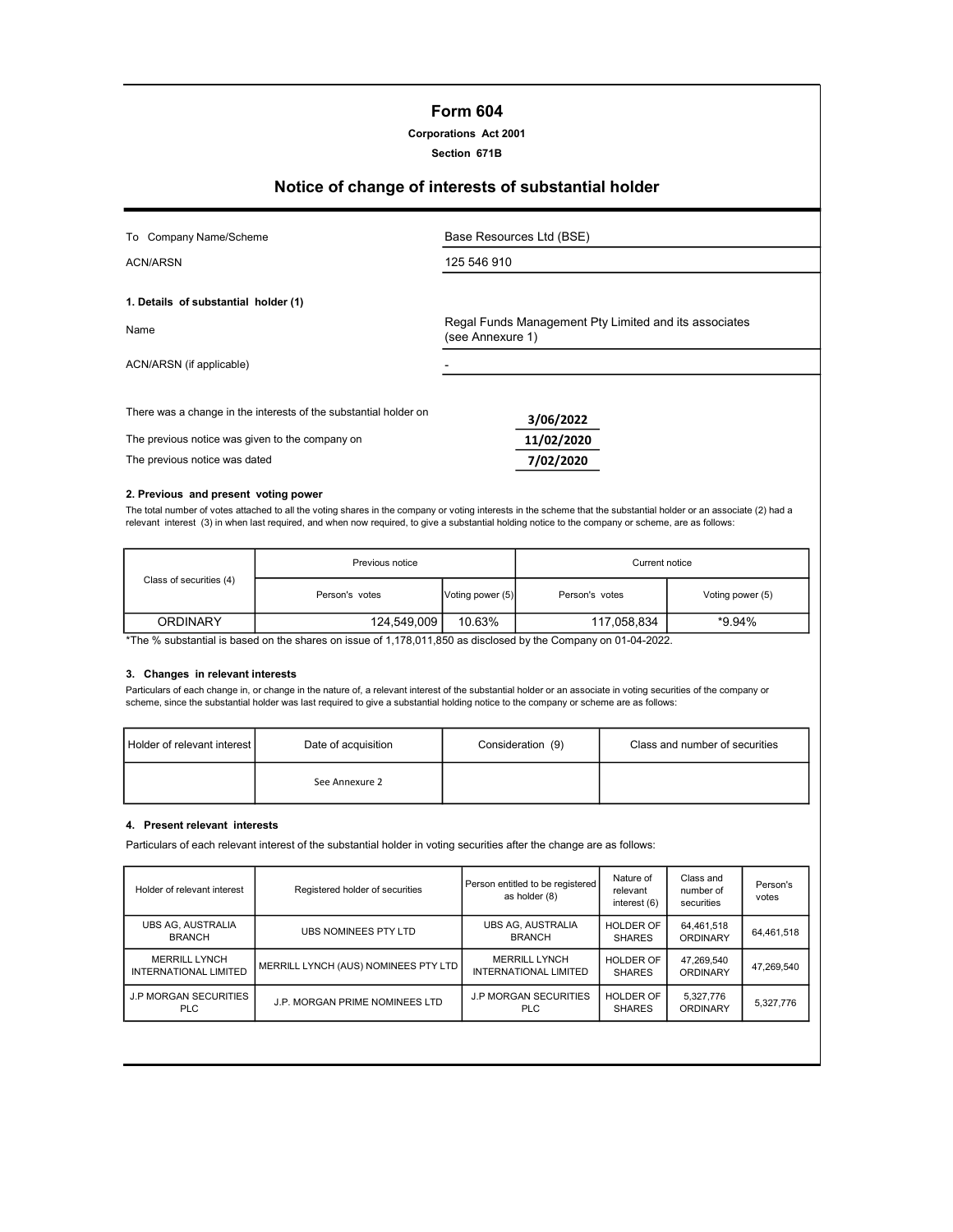#### 5. Changes in association

The persons who have become associates (2) of, ceased to be associates of, or have changed the nature of their association (9) with, the substantial holder in relation to voting interests in the company or scheme are as follows:

| Name and ACN/ARSN (if applicable) | Nature of association                |
|-----------------------------------|--------------------------------------|
| REGAL PARTNERS LIMITED            | 100% OWNER OF REGAL FUNDS MANAGEMENT |
|                                   | <b>PTY LIMITED</b>                   |

## 6. Addresses

The addresses of persons named in this form are as follows:

| Name                               | Address                               |  |  |
|------------------------------------|---------------------------------------|--|--|
| REGAL FUNDS MANAGEMENT PTY LIMITED | LEVEL 47, GATEWAY, 1 MACQUARIE PLACE, |  |  |
|                                    | SYDNEY NSW 2000                       |  |  |
| REGAL PARTNERS LIMITED             | LEVEL 47, GATEWAY, 1 MACQUARIE PLACE, |  |  |
|                                    | SYDNEY NSW 2000                       |  |  |

# **Signature**

| print name | Kenny Ho | capacity | <b>Company Secretary</b> |
|------------|----------|----------|--------------------------|
|            |          |          |                          |
|            |          |          |                          |
| sign here  |          | date     | 7/06/2022                |

## Annexure 1

Details of Substantial Holders

| <b>IACN</b> | Name                                           |
|-------------|------------------------------------------------|
|             | 107 576 821 REGAL FUNDS MANAGEMENT PTY LIMITED |
|             | 129 188 450 REGAL PARTNERS LIMITED             |

### Annexure 2

### Changes in Relevant Interests

|            |                                                        |           | Consideration |            |            |          |
|------------|--------------------------------------------------------|-----------|---------------|------------|------------|----------|
|            |                                                        |           | given in      | Number of  |            | Persons  |
|            |                                                        | Nature of | relation to   | securities | Class of   | votes    |
| Date       | Person whose relevant interest changed                 | Change    | change        | affected   | securities | affected |
|            | Regal Funds Management Pty Limited (and Regal Partners |           |               |            |            |          |
|            | Limited by virtue of control of Regal Funds Management |           |               |            |            |          |
| 10/02/2020 | Pty Limited)                                           | Sell      | 1362603.75    | 5450415    | Ordinary   | 5450415  |
|            | Regal Funds Management Pty Limited (and Regal Partners |           |               |            |            |          |
|            | Limited by virtue of control of Regal Funds Management |           |               |            |            |          |
| 12/02/2020 | Pty Limited)                                           | Buy       | 18180.00      | 75750      | Ordinary   | 75750    |
|            | Regal Funds Management Pty Limited (and Regal Partners |           |               |            |            |          |
|            | Limited by virtue of control of Regal Funds Management |           |               |            |            |          |
| 26/02/2020 | Pty Limited)                                           | Buy       | 3150.00       | 15000      | Ordinary   | 15000    |
|            | Regal Funds Management Pty Limited (and Regal Partners |           |               |            |            |          |
|            | Limited by virtue of control of Regal Funds Management |           |               |            |            |          |
| 13/03/2020 | Pty Limited)                                           | Buy       | 9886.44       | 62375      | Ordinary   | 62375    |
|            | Regal Funds Management Pty Limited (and Regal Partners |           |               |            |            |          |
|            | Limited by virtue of control of Regal Funds Management |           |               |            |            |          |
| 13/03/2020 | Pty Limited)                                           | Buy       | 74123.00      | 491858     | Ordinary   | 491858   |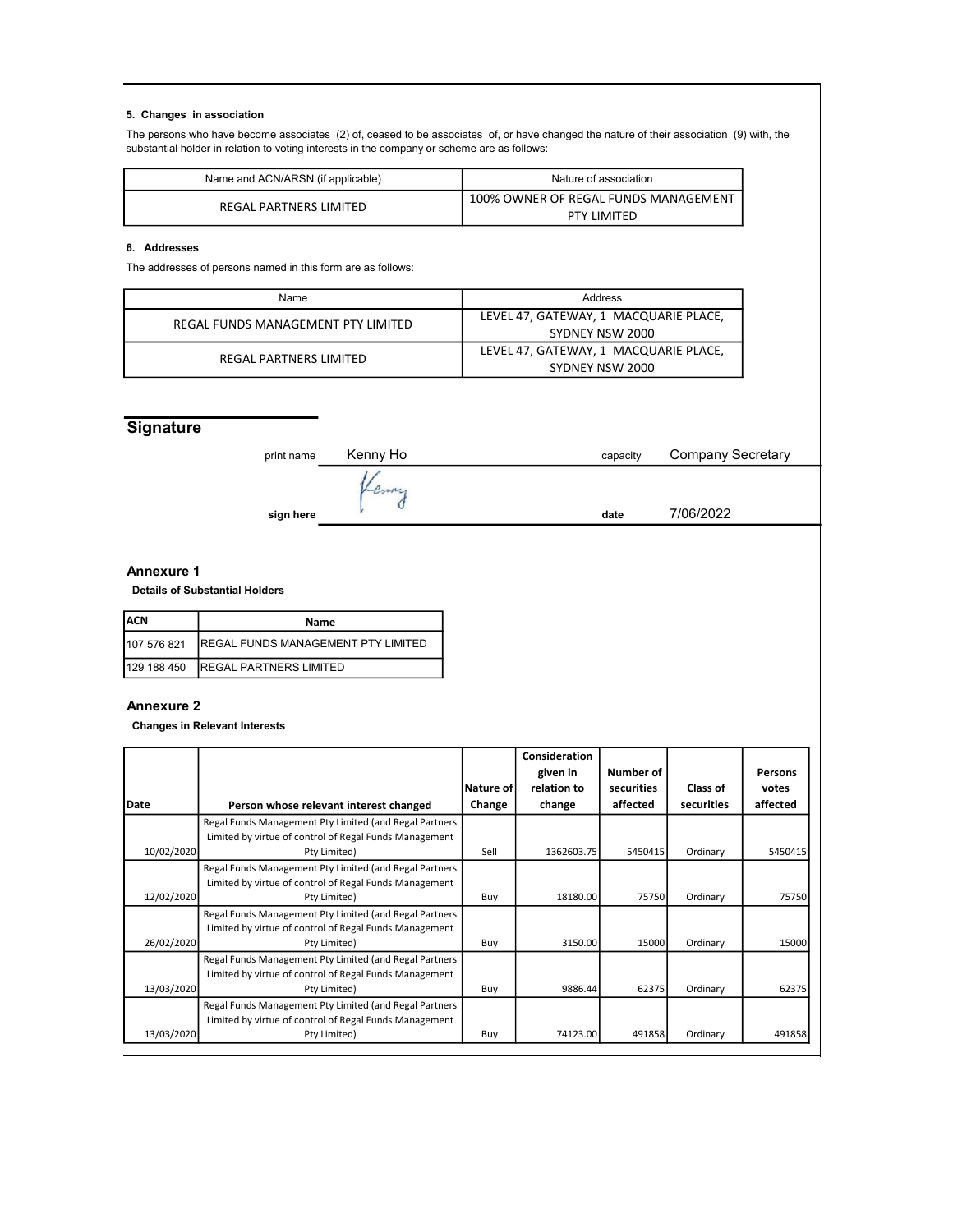|            | Regal Funds Management Pty Limited (and Regal Partners                                                           |      |            |          |          |          |
|------------|------------------------------------------------------------------------------------------------------------------|------|------------|----------|----------|----------|
|            | Limited by virtue of control of Regal Funds Management                                                           |      |            |          |          |          |
| 18/03/2020 | Pty Limited)                                                                                                     | Sell | 4425000.00 | 30000000 | Ordinary | 30000000 |
|            | Regal Funds Management Pty Limited (and Regal Partners                                                           |      |            |          |          |          |
| 18/03/2020 | Limited by virtue of control of Regal Funds Management<br>Pty Limited)                                           | Buy  | 3761250.00 | 25500000 | Ordinary | 25500000 |
|            | Regal Funds Management Pty Limited (and Regal Partners                                                           |      |            |          |          |          |
|            | Limited by virtue of control of Regal Funds Management                                                           |      |            |          |          |          |
| 26/03/2020 | Pty Limited)                                                                                                     | Buy  | 3063.02    | 22689    | Ordinary | 22689    |
|            | Regal Funds Management Pty Limited (and Regal Partners                                                           |      |            |          |          |          |
|            | Limited by virtue of control of Regal Funds Management                                                           |      |            |          |          |          |
| 26/03/2020 | Pty Limited)                                                                                                     | Sell | 824379.80  | 6106517  | Ordinary | 6106517  |
|            | Regal Funds Management Pty Limited (and Regal Partners                                                           |      |            |          |          |          |
|            | Limited by virtue of control of Regal Funds Management                                                           |      |            |          |          |          |
| 26/03/2020 | Pty Limited)                                                                                                     | Buy  | 824379.80  | 6106517  | Ordinary | 6106517  |
|            | Regal Funds Management Pty Limited (and Regal Partners                                                           |      |            |          |          |          |
|            | Limited by virtue of control of Regal Funds Management                                                           |      |            |          |          |          |
| 7/05/2020  | Pty Limited)                                                                                                     | Buy  | 397333.95  | 3056415  | Ordinary | 3056415  |
|            | Regal Funds Management Pty Limited (and Regal Partners<br>Limited by virtue of control of Regal Funds Management |      |            |          |          |          |
| 8/05/2020  | Pty Limited)                                                                                                     | Buy  | 13373.62   | 102874   | Ordinary | 102874   |
|            | Regal Funds Management Pty Limited (and Regal Partners                                                           |      |            |          |          |          |
|            | Limited by virtue of control of Regal Funds Management                                                           |      |            |          |          |          |
| 11/05/2020 | Pty Limited)                                                                                                     | Buy  | 65872.67   | 459043   | Ordinary | 459043   |
|            | Regal Funds Management Pty Limited (and Regal Partners                                                           |      |            |          |          |          |
|            | Limited by virtue of control of Regal Funds Management                                                           |      |            |          |          |          |
| 20/05/2020 | Pty Limited)                                                                                                     | Buy  | 57974.19   | 399822   | Ordinary | 399822   |
|            | Regal Funds Management Pty Limited (and Regal Partners                                                           |      |            |          |          |          |
|            | Limited by virtue of control of Regal Funds Management                                                           |      |            |          |          |          |
| 26/05/2020 | Pty Limited)                                                                                                     | Buy  | 55261.35   | 368409   | Ordinary | 368409   |
|            | Regal Funds Management Pty Limited (and Regal Partners<br>Limited by virtue of control of Regal Funds Management |      |            |          |          |          |
| 28/07/2020 | Pty Limited)                                                                                                     | Sell | 36601.00   | 170000   | Ordinary | 170000   |
|            | Regal Funds Management Pty Limited (and Regal Partners                                                           |      |            |          |          |          |
|            | Limited by virtue of control of Regal Funds Management                                                           |      |            |          |          |          |
| 29/07/2020 | Pty Limited)                                                                                                     | Sell | 37400.00   | 170000   | Ordinary | 170000   |
|            | Regal Funds Management Pty Limited (and Regal Partners                                                           |      |            |          |          |          |
|            | Limited by virtue of control of Regal Funds Management                                                           |      |            |          |          |          |
| 11/08/2020 | Pty Limited)                                                                                                     | Sell | 66630.00   | 300000   | Ordinary | 300000   |
|            | Regal Funds Management Pty Limited (and Regal Partners                                                           |      |            |          |          |          |
|            | Limited by virtue of control of Regal Funds Management                                                           |      |            |          |          |          |
| 1/09/2020  | Pty Limited)                                                                                                     | Sell | 110639.72  | 402180   | Ordinary | 402180   |
|            | Regal Funds Management Pty Limited (and Regal Partners<br>Limited by virtue of control of Regal Funds Management |      |            |          |          |          |
| 12/02/2021 | Pty Limited)                                                                                                     | Buy  | 93489.00   | 330000   | Ordinary | 330000   |
|            | Regal Funds Management Pty Limited (and Regal Partners                                                           |      |            |          |          |          |
|            | Limited by virtue of control of Regal Funds Management                                                           |      |            |          |          |          |
| 25/02/2021 | Pty Limited)                                                                                                     | Sell | 190430.15  | 599780   | Ordinary | 599780   |
|            | Regal Funds Management Pty Limited (and Regal Partners                                                           |      |            |          |          |          |
|            | Limited by virtue of control of Regal Funds Management                                                           |      |            |          |          |          |
| 29/07/2021 | Pty Limited)                                                                                                     | Sell | 1140000.00 | 4000000  | Ordinary | 4000000  |
|            | Regal Funds Management Pty Limited (and Regal Partners                                                           |      |            |          |          |          |
|            | Limited by virtue of control of Regal Funds Management                                                           |      |            |          |          |          |
| 29/07/2021 | Pty Limited)                                                                                                     | Buy  | 1140000.00 | 4000000  | Ordinary | 4000000  |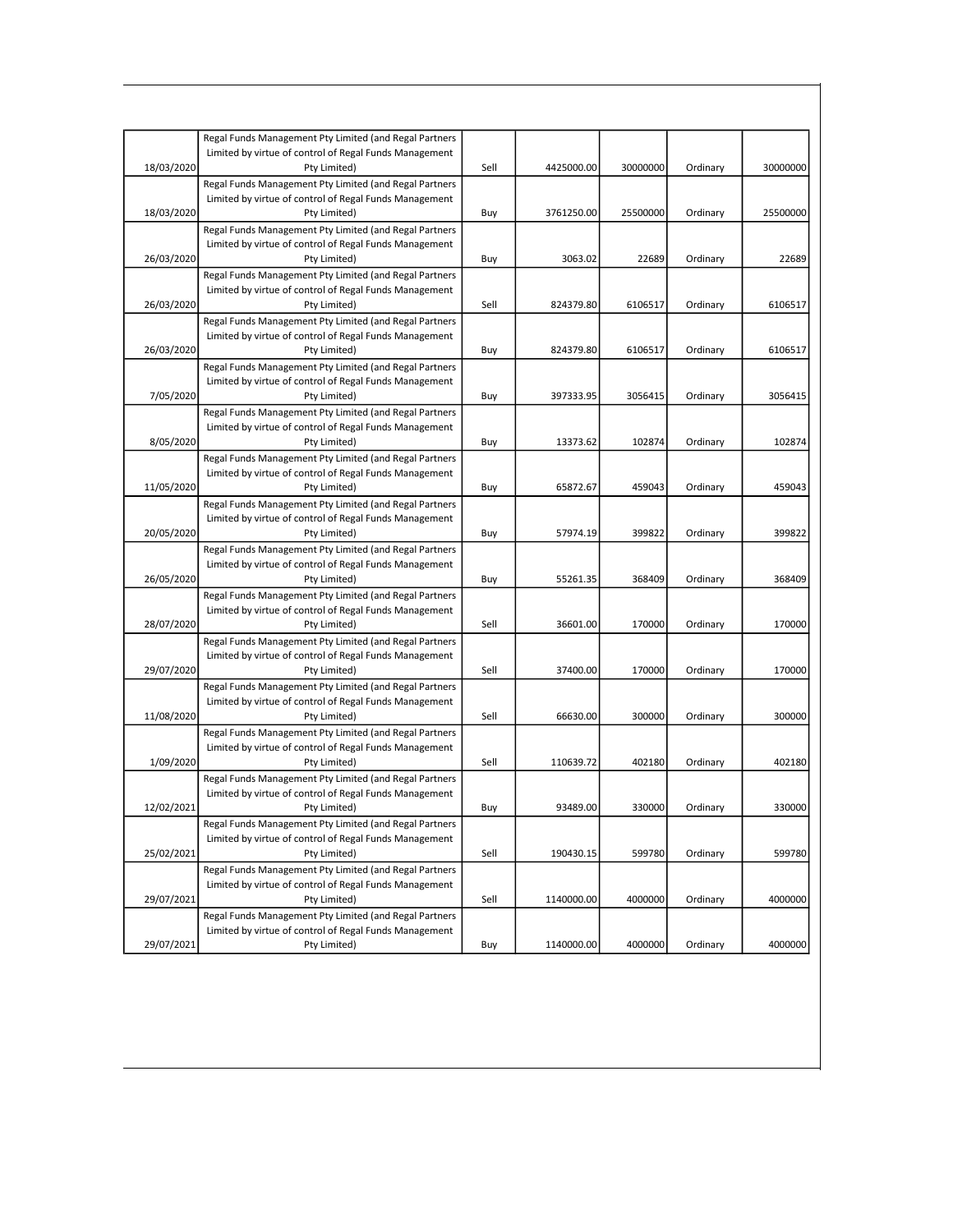|            | Regal Funds Management Pty Limited (and Regal Partners                                                           |      |            |          |          |          |
|------------|------------------------------------------------------------------------------------------------------------------|------|------------|----------|----------|----------|
|            | Limited by virtue of control of Regal Funds Management                                                           |      |            |          |          |          |
| 11/08/2021 | Pty Limited)                                                                                                     | Sell | 1686081.75 | 5814075  | Ordinary | 5814075  |
|            | Regal Funds Management Pty Limited (and Regal Partners<br>Limited by virtue of control of Regal Funds Management |      |            |          |          |          |
| 11/08/2021 | Pty Limited)                                                                                                     | Buy  | 1686081.75 | 5814075  | Ordinary | 5814075  |
|            | Regal Funds Management Pty Limited (and Regal Partners                                                           |      |            |          |          |          |
|            | Limited by virtue of control of Regal Funds Management                                                           |      |            |          |          |          |
| 3/09/2021  | Pty Limited)                                                                                                     | Buy  | 4305183.98 | 14593844 | Ordinary | 14593844 |
|            | Regal Funds Management Pty Limited (and Regal Partners                                                           |      |            |          |          |          |
|            | Limited by virtue of control of Regal Funds Management                                                           |      |            |          |          |          |
| 8/03/2022  | Pty Limited)                                                                                                     | Buy  | 1320000.00 | 4000000  | Ordinary | 4000000  |
|            | Regal Funds Management Pty Limited (and Regal Partners<br>Limited by virtue of control of Regal Funds Management |      |            |          |          |          |
| 17/03/2022 | Pty Limited)                                                                                                     | Sell | 563650.22  | 1931632  | Ordinary | 1931632  |
|            | Regal Funds Management Pty Limited (and Regal Partners                                                           |      |            |          |          |          |
|            | Limited by virtue of control of Regal Funds Management                                                           |      |            |          |          |          |
| 18/03/2022 | Pty Limited)                                                                                                     | Sell | 150030.00  | 500000   | Ordinary | 500000   |
|            | Regal Funds Management Pty Limited (and Regal Partners                                                           |      |            |          |          |          |
|            | Limited by virtue of control of Regal Funds Management                                                           |      |            |          |          |          |
| 21/03/2022 | Pty Limited)                                                                                                     | Sell | 150000.00  | 500000   | Ordinary | 500000   |
|            | Regal Funds Management Pty Limited (and Regal Partners<br>Limited by virtue of control of Regal Funds Management |      |            |          |          |          |
| 22/03/2022 | Pty Limited)                                                                                                     | Sell | 302500.00  | 1000000  | Ordinary | 1000000  |
|            | Regal Funds Management Pty Limited (and Regal Partners                                                           |      |            |          |          |          |
|            | Limited by virtue of control of Regal Funds Management                                                           |      |            |          |          |          |
| 23/03/2022 | Pty Limited)                                                                                                     | Sell | 476245.50  | 1500000  | Ordinary | 1500000  |
|            | Regal Funds Management Pty Limited (and Regal Partners                                                           |      |            |          |          |          |
|            | Limited by virtue of control of Regal Funds Management                                                           |      |            |          |          |          |
| 28/03/2022 | Pty Limited)                                                                                                     | Sell | 491250.00  | 1500000  | Ordinary | 1500000  |
|            | Regal Funds Management Pty Limited (and Regal Partners                                                           |      |            |          |          |          |
| 31/03/2022 | Limited by virtue of control of Regal Funds Management<br>Pty Limited)                                           | Sell | 677898.78  | 1947985  | Ordinary | 1947985  |
|            | Regal Funds Management Pty Limited (and Regal Partners                                                           |      |            |          |          |          |
|            | Limited by virtue of control of Regal Funds Management                                                           |      |            |          |          |          |
| 1/04/2022  | Pty Limited)                                                                                                     | Sell | 394581.00  | 1210000  | Ordinary | 1210000  |
|            | Regal Funds Management Pty Limited (and Regal Partners                                                           |      |            |          |          |          |
|            | Limited by virtue of control of Regal Funds Management                                                           |      |            |          |          |          |
| 19/04/2022 | Pty Limited)                                                                                                     | Sell | 32500.00   | 100000   | Ordinary | 100000   |
|            | Regal Funds Management Pty Limited (and Regal Partners<br>Limited by virtue of control of Regal Funds Management |      |            |          |          |          |
| 19/04/2022 | Pty Limited)                                                                                                     | Sell | 325000.00  | 1000000  | Ordinary | 1000000  |
|            | Regal Funds Management Pty Limited (and Regal Partners                                                           |      |            |          |          |          |
|            | Limited by virtue of control of Regal Funds Management                                                           |      |            |          |          |          |
| 20/04/2022 | Pty Limited)                                                                                                     | Sell | 81250.00   | 250000   | Ordinary | 250000   |
|            | Regal Funds Management Pty Limited (and Regal Partners                                                           |      |            |          |          |          |
|            | Limited by virtue of control of Regal Funds Management                                                           |      |            |          |          |          |
| 4/05/2022  | Pty Limited)                                                                                                     | Sell | 158450.00  | 500000   | Ordinary | 500000   |
|            | Regal Funds Management Pty Limited (and Regal Partners<br>Limited by virtue of control of Regal Funds Management |      |            |          |          |          |
| 6/05/2022  | Pty Limited)                                                                                                     | Sell | 106278.00  | 332015   | Ordinary | 332015   |
|            | Regal Funds Management Pty Limited (and Regal Partners                                                           |      |            |          |          |          |
|            | Limited by virtue of control of Regal Funds Management                                                           |      |            |          |          |          |
| 12/05/2022 | Pty Limited)                                                                                                     | Sell | 4500000.00 | 15000000 | Ordinary | 15000000 |
|            | Regal Funds Management Pty Limited (and Regal Partners                                                           |      |            |          |          |          |
|            | Limited by virtue of control of Regal Funds Management                                                           |      |            |          |          |          |
| 12/05/2022 | Pty Limited)                                                                                                     | Buy  | 2630826.60 | 8769422  | Ordinary | 8769422  |
|            | Regal Funds Management Pty Limited (and Regal Partners<br>Limited by virtue of control of Regal Funds Management |      |            |          |          |          |
| 12/05/2022 | Pty Limited)                                                                                                     | Sell | 112346.40  | 374488   | Ordinary | 374488   |
|            |                                                                                                                  |      |            |          |          |          |